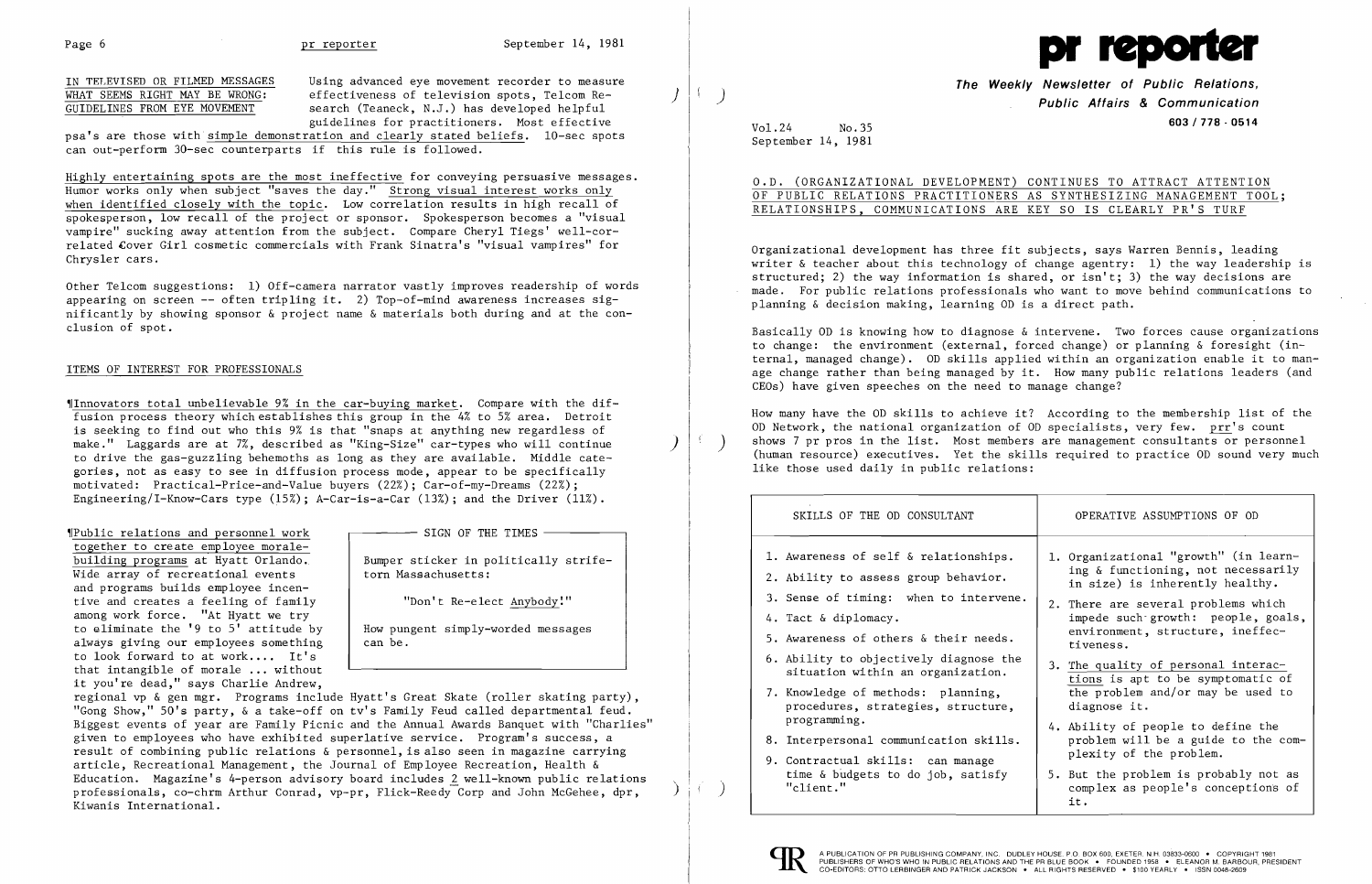Consulting skills can be greatly sharpened by use of OD tools, report practitioners who employ them. For instance, OD offers insights into the 4 systems that exist within every organization: 1) political, 2) economic, 3) technical, 4) social. Also the phases thru which counsel-client relations naturally proceed, from a) dependence to b) counterdependence (when the client temporarily rejects or doubts the counselor), on to c) independence (when the client wants to show himself  $\&$  counsel that he can go it alone), then d) interdependence (the effective, mature relationship).

~rOpportunity to learn OD. PRSA' s premier educational seminar, the Annual Institute, is devoted this year to OD. It takes place at Columbia's Arden House conference site in Harriman, NY, from Sept. 21-24. "Strategies for Communicating, Influencing & Managing Change" is the title. Five OD "names" will interact with pr leaders like Edward L. Bernays & communication theorists like Gerry Goldhaber to apply these techniques to a pr setting. Lynn Hill, chrm, says last minute reservations are available from Diane Stillerman, PRSA prof's dev'l coord, 212/826-1763. One fascinating topic to be explored is called "Managing Up" -- how to manage one's boss.

### PR FUTURISTS WILL HAVE TO CHANGE SEVERAL TREND VIEWS TEND TRIMBLE is now taken for the the service of the service of the the the the the service of  $\overline{I}$  and  $\overline{I}$  and  $\overline{I}$  and  $\overline{I}$  and  $\overline{I}$  and  $\overline{I}$  IF NEW STUDY OF AMERICANS' HOPES & FEARS IS RIGHT: granted. It may be the RELIGION, HEALTH, CRIME, COMMUNISM NOT VERY IMPORTANT only permanent feature of RELIGION, HEALTH, CRIME, COMMUNISM NOT VERY IMPORTANT

life in America today."

ation fell below the 5% cut-off, a shift from 10% in '74. It moves into the 10% category only when discussed as a national issue. (See article on pg 4 & 5.)

Though <u>anti-communism</u> is a big issue for the Reagan administration, fear of commu<sup>.</sup> nist aggression "continues to decline, from 29% in '64, to 13% in '74, to 8% in '81." September 14, 1981 **pr reporter** and present provided by Page 5

Thus finds a major study of people's hopes & fears for themselves & society conducted for Psychology Today magazine. Maintaining the status quo has "disappeared as a national aspiration," says William Watts, pres, Potomac Associates, who did the study. "In 1964, maintaining the status quo in one's own life was mentioned as a hope by 12% of Americans, 7% cited it as a hope for the nation. This year less than 2% think of it in personal terms, and holding on to the status quo has disappeared."

Similar studies conducted in '64 & '74 show unusual shifts in public concerns. General economic issues far surpass earlier concerns about family aspirations, crime, religion or war. Openended questions asked of 1,596 Americans showed only 8% concerned with aspirations for their children, down from 35% in '64 & 24% in '74. Researchers interpret decline not as lack of love but that children are no longer considered "wards whose future lives they must plan and orchestrate."

Crime and religion, two areas heralded continuously by the media, also saw declines. Crime as a personal considerOne of the Foundation's aims is to encourage the establishment of block watches, patrols, escort services and related ways to increase social cohesion and a sense of territory. Another is to develop programs, such as rehab housing, in which neighborhood youth are employed as doers, rather than as recipients of help from outsiders.

Hopes & fears study suggests support for religious pressure groups (e.g. Moral Majority) is "smaller than commonly believed" (see  $\text{prr} 8/10$ ). '81 research finds religious/ethical issues below the 5% cut-off for mentions. (Down from 6% in '64, 5% in '74.) Explanation by Watts: "Many followers may be drawn along by the very publicity and glamour such movements generate, particularly in an age of rapid communications."

American lifestyles and daily living patterns. For example about 1/4 of respondents to The Figgie Report replied they no longer participate in community activities.<br>Young people, although not generally fearful as others, are afraid of specific acts of victimization -- murder, sexual assault, knifing assault, or armed robbery. Crime statistics do indeed show that young citizens in their 20s suffer the highest incidence of homocide of any age group.

Daily mass media reports of crime, reinforced by personally knowing someone who is a victim of crime, raise fear levels. About 20% of respondents say they know someone who has been held up by an armed robber in the past 2 years. To offset the impact of information exposure on fear of crime, Pollock says a sense of community must be built up. A good way to begin is to examine communication networks at the neighborhood level.

# Community Regeneration: Balanced The "Bubble-up" Strategy community

regenera-

What are practitioners to do when faced with contradictory research like Watts' & Yankelovich's? How can organizations plan policies in a climate of confusion on basic issues affecting the nation's psychological health? The answer seems clear: local or intra-organizational studies must be conducted. Their specific, targeted findings are trustworthy. National polls are not. This is another example of the rising need for keen understanding of research by practitioners.

tion, as first priority, with legal & criminal justice reform, a second, is the policy response to violent crime recommended by Lynn Curtis (pres, Eisenhower Foundation for the Prevention of Vio lence,  $DC$ ). "Bubble-up" -- the opposite of "trickle-down" -- is a means of facilitating neighborhood residents to take control of and achieve a stake in their environment, in this case to reduce fear and increase safety.

Curtis plans to experiment with mutual self-interest programs between neighborhood organizations and local businesses. The former will promise to reduce fear, instability and violence in return for financial support from merchant ass'ns and individual businesses. Another plan -- also based on quid pro quo -- is to develop partnerships with large national corporations such as insurance companies. He said: "We will facilitate formation of mutual security insurance corporations as subsidiaries of reliable neighborhood organizations. A specific geographic area will be designated. Working through the neighborhood organization, an established insurance company will issue policies for person  $\&$  property at reasonable rates  $-$ - if a high percentage of all households & businesses agree to buy the designated insurance company's package."

# To Crime Prevention

A Communications Approach Individuals, neighborhoods & businesses must accept responsibility to prevent crime. That's the message of the Crime Prevention Coalition's 2-yr old "Take a Bite Out of Crime" advertising campaign. It was designed by Dancer Fitzgerald Sample, Inc. (NYC) and is distributed by The Advertising Council. B.M. Gray, campaign dir, says it helps people overcome the feeling of helplessness by offering brief practical crime prevention tips. A trench-coated, floppy-eared character named McGruff serves as "spokesdog" for the campaign. The Coalition also provides booklets for general public education purposes, e.g., "How to Protect Your Neighborhood."

### $-$  TOUGH ON PRACTITIONERS  $-$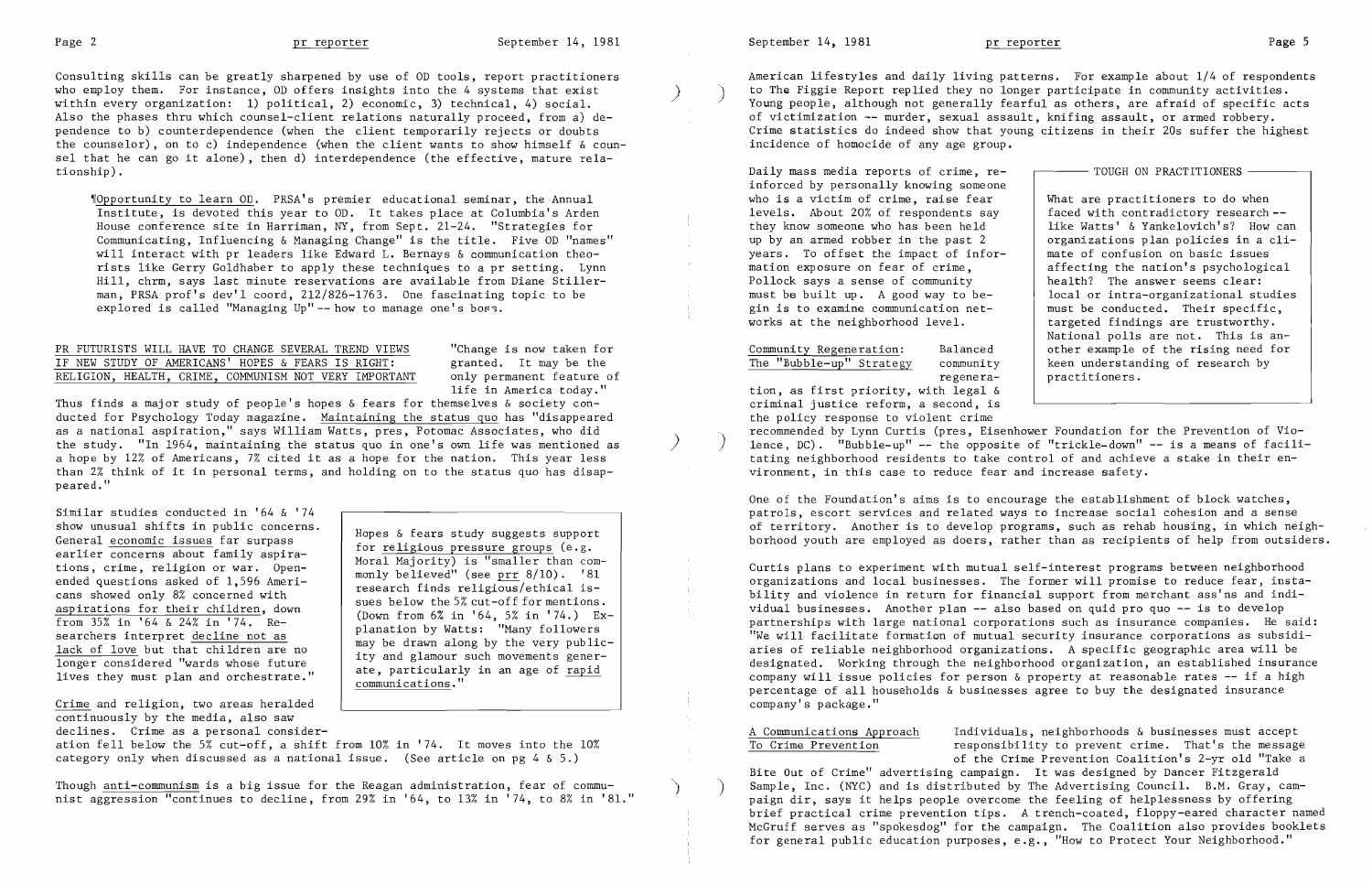Health concerns have also declined: self-health from 29% in '64, to 28% in '74, to  $\frac{1}{22\% \text{ in}}$  '81; concern for family health from 25% in '64, to 11% in '74, to 6% in '81.

| PERSONAL HOPES                                                                                                                                                                                                                                                                                                                                                                                                                                                                                                                | PERSONAL FEARS                                                                                                                                                                                                                | HOPES FOR NATION                                                                                                                                                                                                                                                                                                                                                                                                                                                                                                     | FEARS FOR NATION                                                                                                                                                                                                                                                                                                                                                                                                                                                          |  |  |
|-------------------------------------------------------------------------------------------------------------------------------------------------------------------------------------------------------------------------------------------------------------------------------------------------------------------------------------------------------------------------------------------------------------------------------------------------------------------------------------------------------------------------------|-------------------------------------------------------------------------------------------------------------------------------------------------------------------------------------------------------------------------------|----------------------------------------------------------------------------------------------------------------------------------------------------------------------------------------------------------------------------------------------------------------------------------------------------------------------------------------------------------------------------------------------------------------------------------------------------------------------------------------------------------------------|---------------------------------------------------------------------------------------------------------------------------------------------------------------------------------------------------------------------------------------------------------------------------------------------------------------------------------------------------------------------------------------------------------------------------------------------------------------------------|--|--|
| Better or decent<br>standard of liv-<br>living<br>39%<br>Good health<br>for self<br>22%<br>Economic sta-<br>bility in gen-<br>eral; no in-<br>flation<br>13%<br>Happy family<br><b>life</b><br>11%<br>Peace of mind;<br>emotional ma-<br>turity<br>11%<br>Own a house or<br>live in a bet-<br>9%<br>ter one<br>8%<br>Peace; no wars<br>Aspirations for<br>children<br>8%<br>Good job; con-<br>genial work<br>8%<br>7%<br>Wealth<br>7%<br>Employment<br>Good health for<br>family<br>6%<br>Be a normal,<br>5%<br>decent person | Lower standard<br>of living<br>32%<br>Ill health for<br>self<br>18%<br>16%<br>War<br>Economic insta-<br>bility in gener-<br>al; inflation<br>15%<br>14%<br>Unemployment<br>Ill health of<br>$f$ amily<br>$6\%$<br>Crime<br>5% | Economic stabil-<br>ity; no infla-<br>tion<br>37%<br>28%<br>Peace<br>$Emp\,1oyment; jobs$<br>for all<br>26%<br>Improved standard<br>of living in gen-<br>eral; greater<br>national pros-<br>18%<br>perity<br>Law and order<br>10%<br>Better world;<br>brotherhood<br>$6\%$<br>Resolution of<br>the energy<br>6%<br>crisis<br>National unity &<br>political sta-<br>bility; inter-<br>nal peace & order;<br>absence of unrest,<br>tensions, antag-<br>onisms<br>5%<br>Friendly rela-<br>tions with<br>5%<br>countries | 41%<br>War<br>Economic insta-<br>bility; infla-<br>tion; reces-<br>sion<br>33%<br>15%<br>Unemployment<br>Lack of law<br>11%<br>and order<br>Threat of commu-<br>nism or aggres-<br>sion by commu-<br>8%<br>nist power<br>No improvement<br>in, or inade-<br>quate, standard<br>of living; de-<br>creased national<br>7%<br>prosperty<br>National disunity<br>or political in-<br>stability (un-<br>rest, tensions,<br>antagonisms,<br>chaos)<br>5%<br>5%<br>Energy crisis |  |  |

FIRST AMENDMENT ATTACKED American Society of Journalists and Authors begins <br>ASJA MOBILIZES RESISTANCE campaign to alert public to the current banning of campaign to alert public to the current banning of books. The group cites "small bands of zealots" as responsible for pressures on local authorities to ban such books as Anne Frank: Diary of a Young Girl, Doctor Doolittle, and Mary Poppins. Small red buttons carrying slogan, "I read banned books," add to spirit as Sept. 10 NYC convention kicks off campaign. ASJA is calling for organizations of writers, publishers, educators and librarians to join in the anti-censorship drive. (Further info from ASJA, 1501 Broadway, Ste. 1907, NYC 10036; Dorothy Stearn, exec dir, 212/997-0947.)